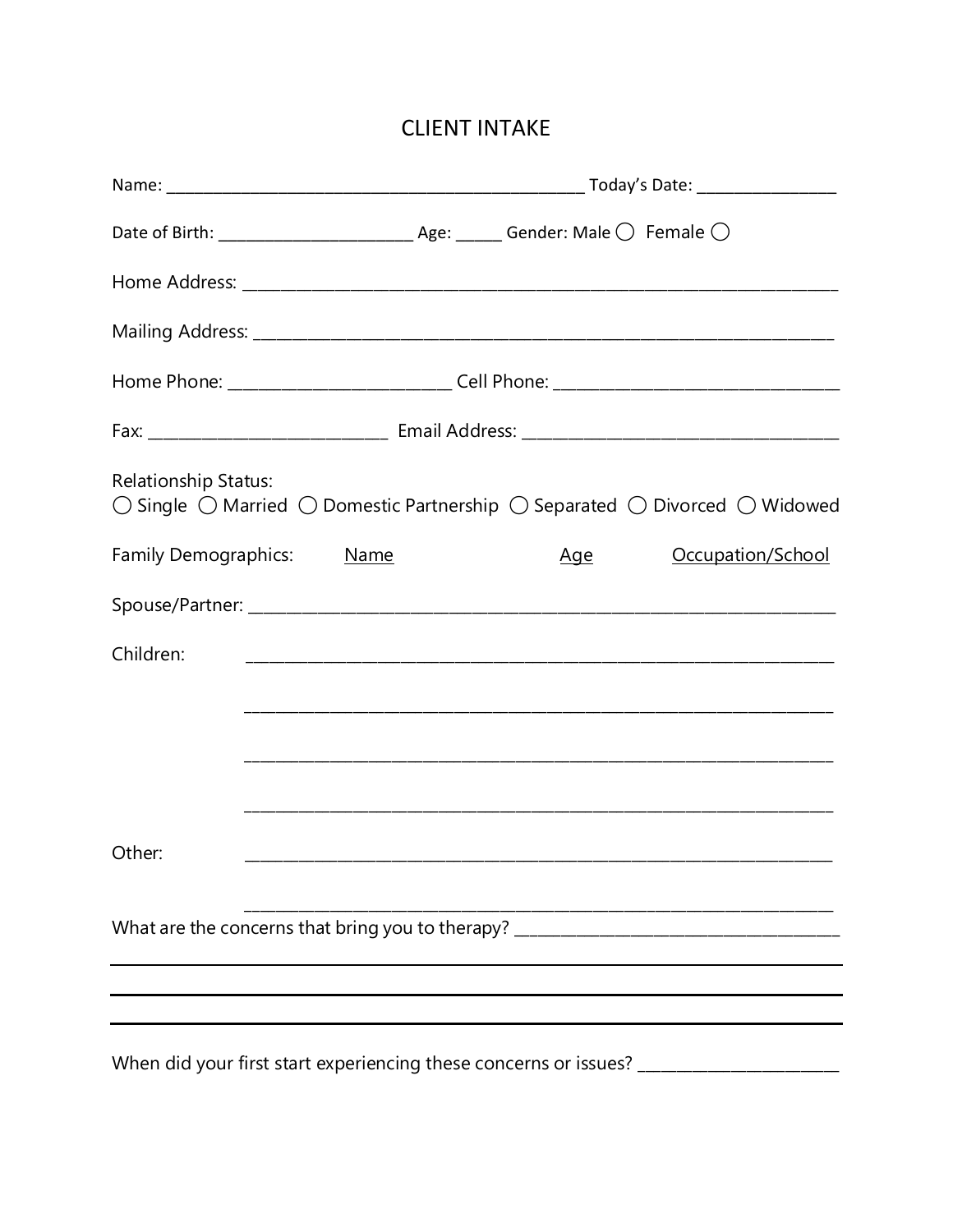| What are you hoping to accomplish in therapy? __________________________________                                                                                                                                  |  |  |  |  |  |
|-------------------------------------------------------------------------------------------------------------------------------------------------------------------------------------------------------------------|--|--|--|--|--|
|                                                                                                                                                                                                                   |  |  |  |  |  |
| Prior therapy? Yes. No. When? _________________________Where? __________________                                                                                                                                  |  |  |  |  |  |
| Was your prior therapy helpful and if so, how? _________________________________                                                                                                                                  |  |  |  |  |  |
| Have you ever been given a mental health diagnosis? Yes. No. If so, what what was that                                                                                                                            |  |  |  |  |  |
| Have you ever been hospitalized for psychiatric reasons? Yes. No.                                                                                                                                                 |  |  |  |  |  |
| Have you ever had suicidal thoughts or attempts to harm yourself? Yes. No.                                                                                                                                        |  |  |  |  |  |
| Are you currently suicidal? Yes. No.                                                                                                                                                                              |  |  |  |  |  |
| Do you use drugs or alcohol? Yes. No. If yes, how much, how often? _____________                                                                                                                                  |  |  |  |  |  |
| Have you ever received treatment for drugs or alcohol? Yes. No. If so, when and where?                                                                                                                            |  |  |  |  |  |
|                                                                                                                                                                                                                   |  |  |  |  |  |
|                                                                                                                                                                                                                   |  |  |  |  |  |
| Family Mental Health History - please list any family members who have had mental<br>health issues / diagnoses or suicidal attempts you are aware of, and indicate the<br>relationship of the person to yourself: |  |  |  |  |  |